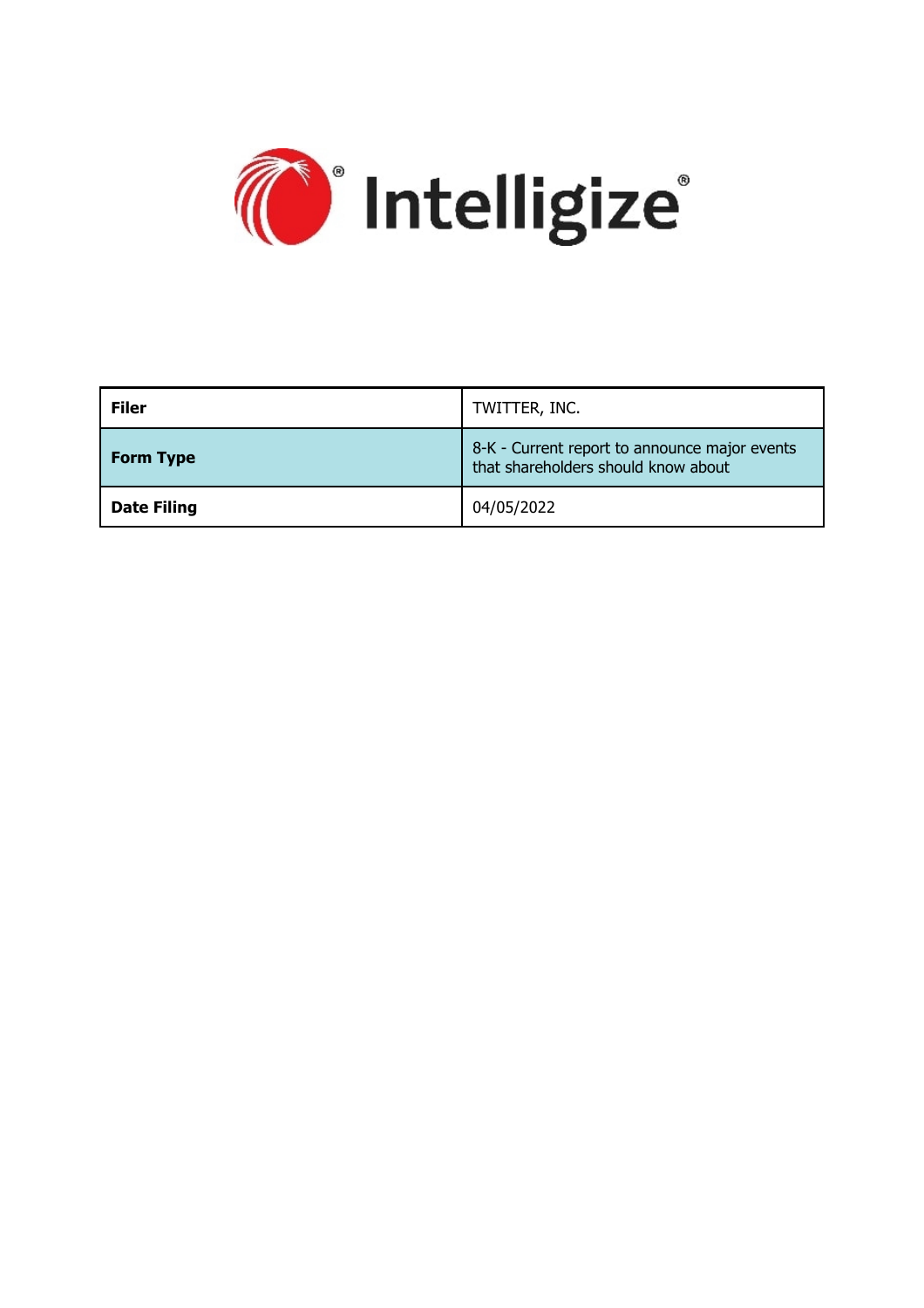# **UNITED STATES SECURITIES AND EXCHANGE COMMISSION**

**Washington, D.C. 20549**

# **FORM 8-K**

## **CURRENT REPORT**

**Pursuant to Section 13 or 15(d) of The Securities Exchange Act of 1934**

**Date of Report (Date of earliest event reported): April 4, 2022**

# **Twitter, Inc.**

**(Exact name of registrant as specified in its charter)**

**(State or other jurisdiction of incorporation)**

**Delaware 001-36164 20-8913779 (Commission File Number)**

**(IRS Employer Identification No.)**

**1355 Market Street, Suite 900 San Francisco, California 94103**

**(Address of principal executive offices, including zip code)**

**(415) 222-9670**

**(Registrant's telephone number, including area code)**

**Not Applicable (Former name or former address, if changed since last report)**

Check the appropriate box below if the Form 8-K filing is intended to simultaneously satisfy the filing obligation of the registrant under any of the following provisions:

 $\Box$  Written communications pursuant to Rule 425 under the Securities Act (17 CFR 230.425)

<p>29.16</p>\n<p>38.18</p>\n<p>48.12</p>\n<p>59.14</p>\n<p>70.14</p>\n<p>71.18</p>\n<p>73.18</p>\n<p>74.12</p>\n<p>75.19</p>\n<p>76.14</p>\n<p>77.18</p>\n<p>78.14</p>\n<p>79.14</p>\n<p>70.14</p>\n<p>71.14</p>\n<p>72.14</p>\n<p>73.14</p>\n<p>74.14</p>\n<p>75.14</p>\n<p>76.14</p>\n

Pre-commencement communications pursuant to Rule 14d-2(b) under the Exchange Act (17 CFR 240.14d-2(b))

 $\Box$  Pre-commencement communications pursuant to Rule 13e-4(c) under the Exchange Act (17 CFR 240.13e-4(c))

Securities registered pursuant to Section 12(b) of the Act:

|                                              | Trading   | Name of each exchange          |
|----------------------------------------------|-----------|--------------------------------|
| Title of each class                          | Svmbol(s) | on which registered            |
| Common Stock, par value \$0.000005 per share | TWTR      | <b>New York Stock Exchange</b> |

Indicate by check mark whether the registrant is an emerging growth company as defined in Rule 405 of the Securities Act of 1933 (17 CFR §230.405) or Rule 12b-2 of the Securities Exchange Act of 1934 (17 CFR §240.12b-2).

Emerging growth company ☐

If an emerging growth company, indicate by check mark if the registrant has elected not to use the extended transition period for complying with any new or revised financial accounting standards provided pursuant to Section 13(a) of the Exchange Act.  $\Box$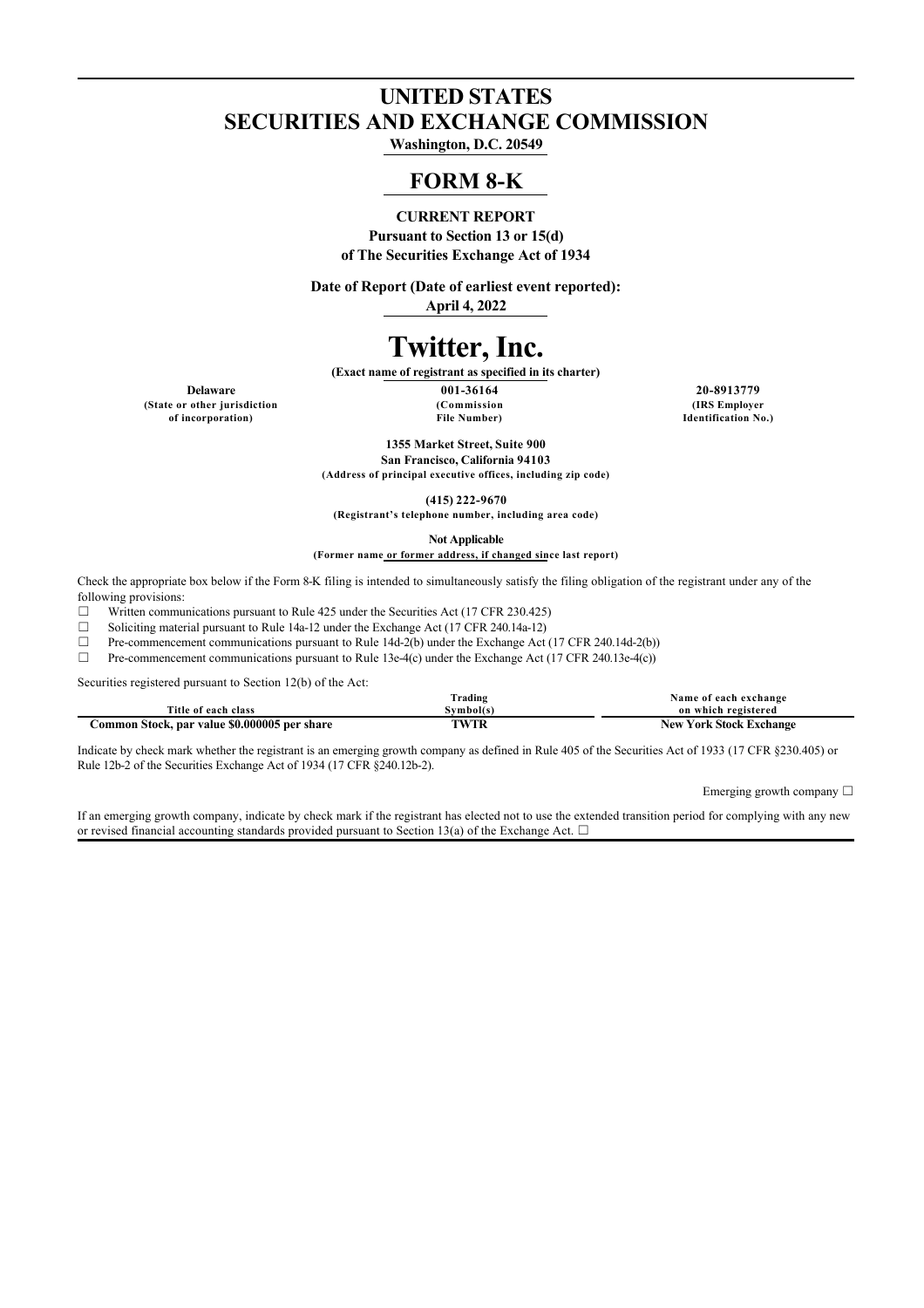#### **Item 1.01. Entry into a Material Definitive Agreement.**

On April 4, 2022, Twitter, Inc. (the "Company") entered into a letter agreement (the "Agreement") with Elon Musk, which provides that:

- The Company will appoint Mr. Musk to the Company's Board of Directors (the "Board") to serve as a Class II director with a term expiring at the Company's 2024 Annual Meeting of Stockholders.
- For so long as Mr. Musk is serving on the Board and for 90 days thereafter, Mr. Musk will not, either alone or as a member of a group, become the beneficial owner of more than 14.9% of the Company's common stock outstanding at such time, including for these purposes economic exposure through derivative securities, swaps, or hedging transactions.

The foregoing summary of the Agreement does not purport to be complete and is subject to, and qualified in its entirety by, the full text of the Agreement, which is filed as Exhibit 10.1 and incorporated by reference.<br>**Item 5.02.** Departure of Directors or Certain Officer

#### **Item 5.02. Departure of Directors or Certain Officers; Election of Directors; Appointment of Certain Officers; Compensatory Arrangements of Certain Officers.**

#### (d) Election of Directors

The Board will appoint Mr. Musk to serve as a Class II director with a term expiring at the Company's 2024 Annual Meeting of Stockholders as described in Item 1.01 of this Current Report on Form 8-K, subject to and contingent upon the provision by Mr. Musk of any information that the Company reasonably requires to complete its customary onboarding procedures (including a customary background check) for members of the Board.

Other than as described in Item 1.01, there are no arrangements or understandings between Mr. Musk, on the one hand, and the Company or any other persons, on the other hand, pursuant to which Mr. Musk was selected as a director. There are no related party transactions between the Company and Mr. Musk (or any of his immediate family members) requiring disclosure under Item 404(a) of Regulation S-K. Mr. Musk does not have any family relationships with any of the Company's directors or executive officers.

Mr. Musk will participate in the director benefits arrangements applicable to non-employee directors as described in the Company's definitive proxy statement filed with the Securities and Exchange Commission on April 13, 2021. In addition, the Company will enter into its standard form of indemnification agreement with Mr. Musk.

#### **Item 9.01. Financial Statements and Exhibits.**

(d) Exhibits.

| Exhibit<br>No. | Description                                                                    |
|----------------|--------------------------------------------------------------------------------|
| 10.1           | Letter Agreement, dated as of April 4, 2022, among Twitter, Inc. and Elon Musk |

104 Cover Page Interactive Data File (formatted as Inline XBRL).